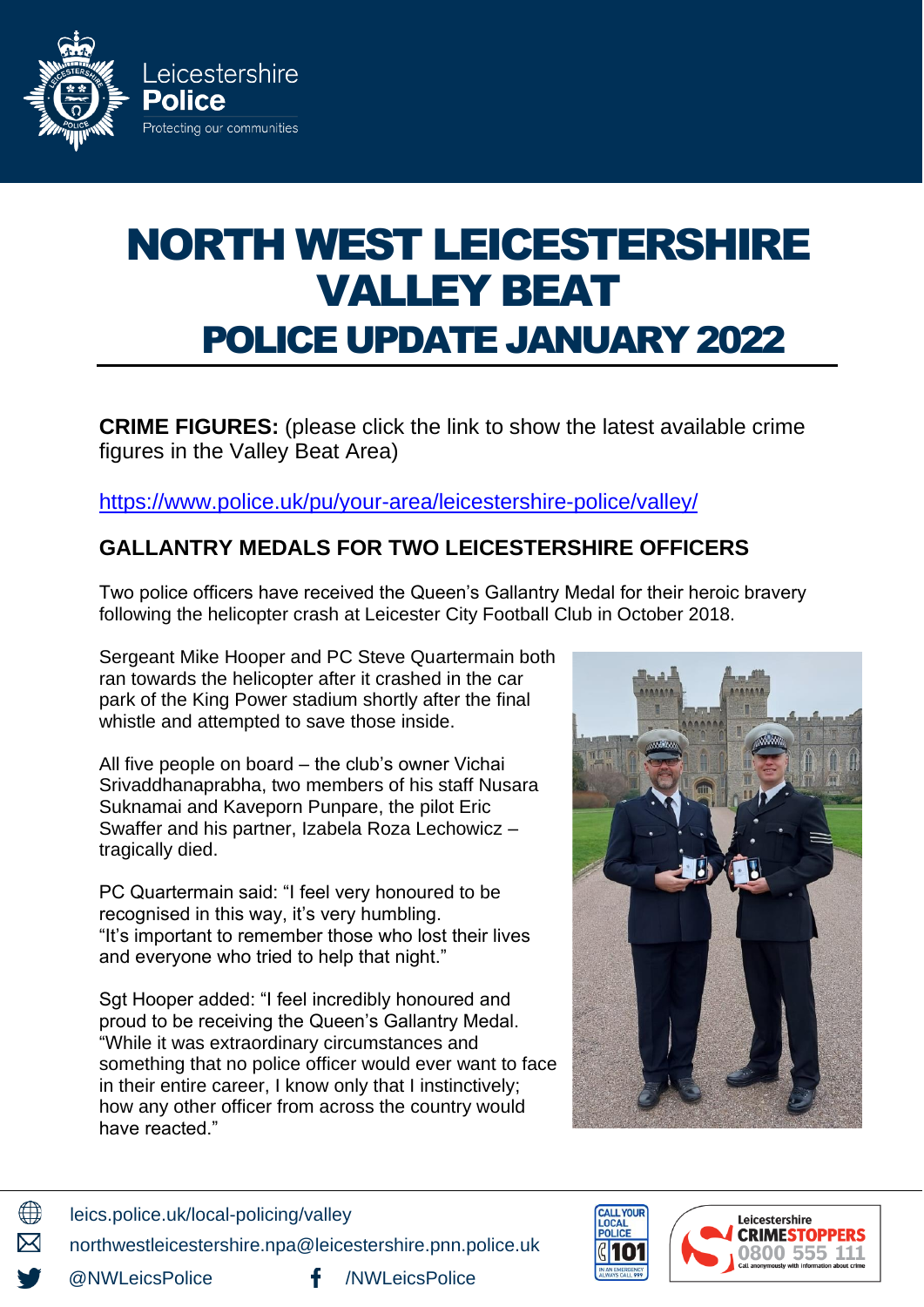

## **CRIME PREVENTION:**

#### **Are You Listening film.**

The force launched its 'Are you Listening?' film and campaign in November 2020 designed to teach people who work with young people how to spot the signs of child criminal exploitation (CCE) and found out how to get support or report CCE. Since then the campaign has been viewed over 4.7 million times.



The film has been shortlisted for a Royal Television Society (RTS) Award in the Best Promotional Content category.

#### **NEIGHBOURHOOD LINK:**

Neighbourhood Link is a community messaging service from Leicestershire Police that provides news and information about policing activity or initiatives, crime prevention advice as well as major incidents affecting your area.

Through this service you can receive messages from your local Neighbourhood Policing Team, local police or, in the event of a major incident or event affecting the whole of



**REGISTER TODAY www.neighbourhoodlink.co.uk** 

Leicestershire, from a partnership of agencies known as the Local Resilience Forum.

In order to receive messages you will need to register your details. Registration is free and simple to follow.

- Sign up to Neighbourhood Link <https://www.neighbourhoodlink.co.uk/>
- If you are already registered you can amend your details
- Request a reminder if you have forgotten your username or password
- You can unsubscribe from the service at any time

Neighbourhood Link is not able to receive messages and you should not use it to contact the police. In an emergency always dial 999. If you wish to contact Leicestershire Police in other circumstances, for example to speak to local police or seek advice on police matters, you can call us by dialling 101 on your telephone.

∰ leics.police.uk/local-policing/valley

northwestleicestershire.npa@leicestershire.pnn.police.uk

@NWLeicsPolice **f** /NWLeicsPolice

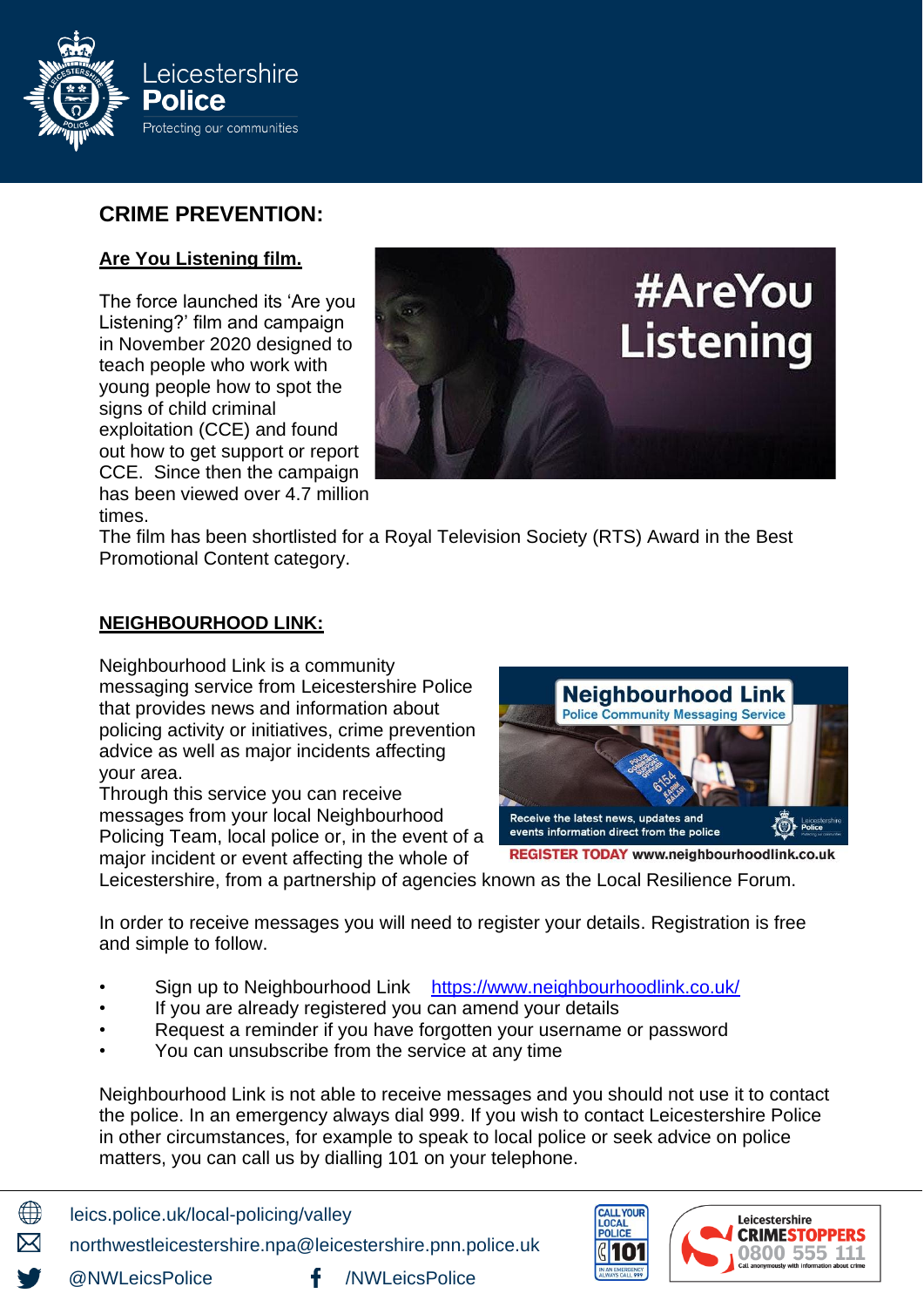

#### **BEAT TEAM CONTACTS:**

If you need to contact a member of your beat team and the enquiry isn't urgent then the easiest way to do this is via Email, you can either do this through the Leicestershire Police website or on the details below:

PC 819 Harrison - [steven.harrison@leicestershire.pnn.police.uk](mailto:steven.harrison@leicestershire.pnn.police.uk) PC 1391 Coleman - [adrian.coleman@leicestershire.pnn.police.uk](mailto:adrian.coleman@leicestershire.pnn.police.uk) PCSO 6178 Russell – [Nicola.russell@leicestershire.pnn.police.uk](mailto:Nicola.russell@leicestershire.pnn.police.uk) PCSO 6683 MacDonald – [Patrick.mcdonald@leicestershire.pnn.police.uk](mailto:Patrick.mcdonald@leicestershire.pnn.police.uk) PCSO 6679 Gadsby – [Giorgina.gadsby@leicestershire.pnn.police.uk](mailto:Giorgina.gadsby@leicestershire.pnn.police.uk)

## **BEAT NN43 BEAT SURGERIES/APPOINTMENTS**

| <b>Who's going</b>                                                        | <b>Date &amp; Time</b>                            | <b>Location</b>                                            | <b>Event title</b>    |
|---------------------------------------------------------------------------|---------------------------------------------------|------------------------------------------------------------|-----------------------|
| $Jan-22$                                                                  |                                                   |                                                            |                       |
| PC1391 Ady Coleman &<br>PC819 Steve Harrison                              | Tuesday 11th January 2022 @<br>10.00am - Noon     | Kegworth Parish Rooms, London<br>Rd, Kegworth DE74 2EU     | Drop-in               |
| PCSO 6178 Nicola Russell                                                  | Saturday 16th January 2022 @<br>1000am - 1.00pm   | Castle Donington Market,<br>Community Hub, DE74 2NH        | <b>Farmers Market</b> |
| PCSO6178 Nicola Russell &<br>PCSO 6679 Giorgina Gadsby                    | Thursday 27th January 2022<br>@10.00am - noon     | Swannington Village Hall, Main St,<br><b>LE67 8QL</b>      | Drop-in               |
| <b>Feb-22</b>                                                             |                                                   |                                                            |                       |
| PCSO6178 Nicola Russell &<br>PCSO 6679 Giorgina Gadsby<br>(PCSO6683 OST?) | Wednesday 9th February 2022<br>@ 11.00am - 1.00pm | Coleorton Post Office, Lowermoor<br><b>LE67 8FG</b><br>Rd, | Drop-in               |
| PC1391 Ady Coleman &<br>PC819 Steve Harrison                              | Wednesday 16th February<br>2022 @ noon - 2.00pm   | Breedon on the Hill Post Office,<br>Main St, DE73 8AN      | Drop in               |
| PCSO6178 Nicola Russell &<br>PCSO 6679 Giorgina Gadsby                    | Saturday 26th February 2022<br>@ noon - 2.00pm    | Long Whatton Stores, Main St,<br><b>LE12 5BH</b>           | Drop in               |

leics.police.uk/local-policing/valley

northwestleicestershire.npa@leicestershire.pnn.police.uk

@NWLeicsPolice /NWLeicsPolice

 $\bigoplus$ 

X